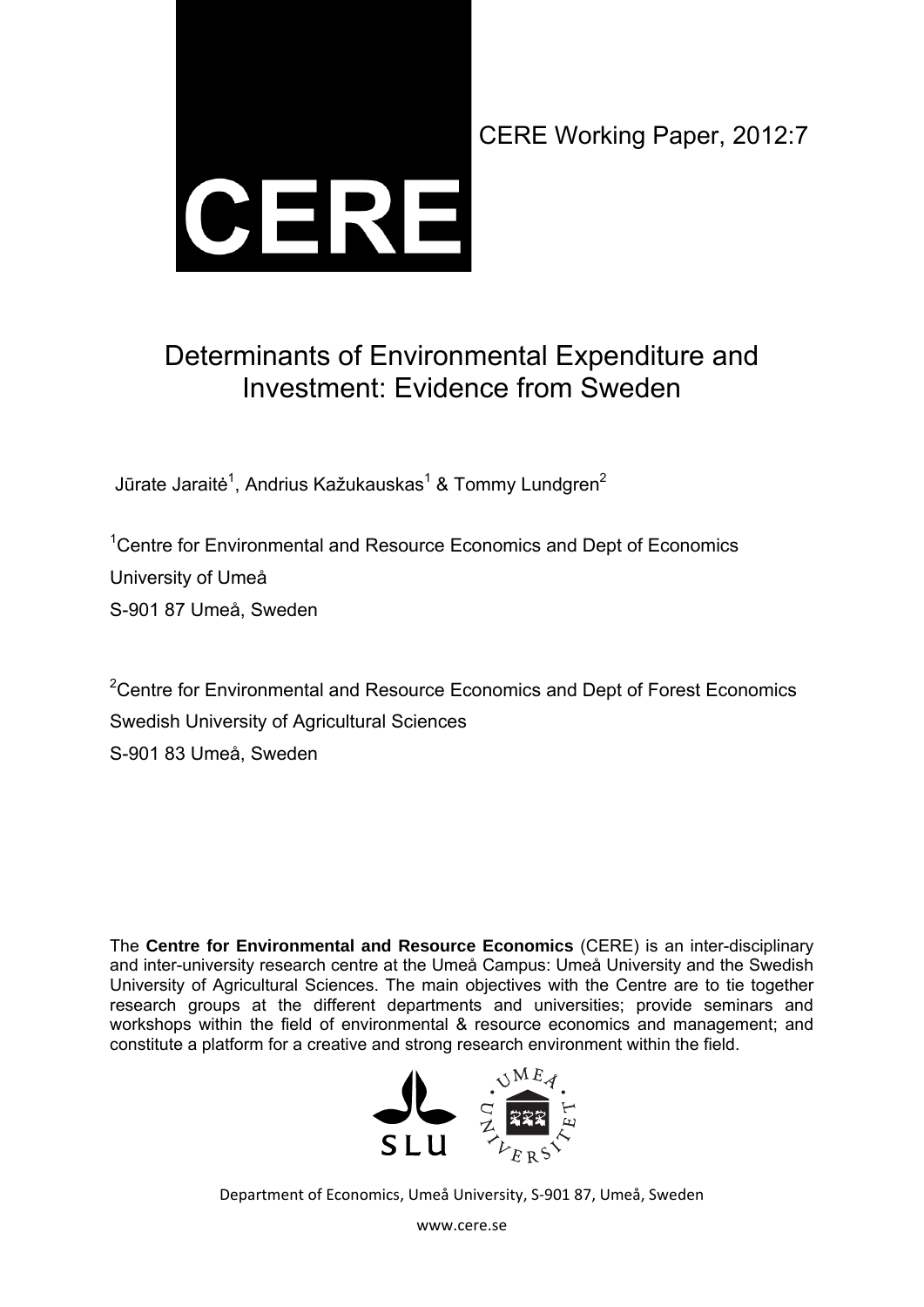# **Determinants of environmental expenditure and investment: evidence from Sweden**

Jūrate Jaraitė<sup>a,b</sup> Andrius Kažukauskas<sup>a,b</sup> Tommy Lundgren<sup>a,c</sup>

<sup>a</sup>Centre for Environmental and Resource Economics SE-90187, Umeå, Sweden

<sup>b</sup>School of Business and Economics, Umeå University SE-90183, Umeå, Sweden

<sup>c</sup>Department of Forest Economics, Swedish University of Agricultural Sciences SE-90187, Umeå, Sweden.

2012-02-15

#### **Abstract**

This paper provides new evidence on the determinants of environmental expenditure and investment. Also, by employing the Heckman selection models, we study how environmental expenditure and investment by Swedish industrial firms responded to the national and international policies directed to mitigate air pollution during the period 1999 through 2008. We find that firms that use carbon intensive fuels such as oil and gas are more likely to spend to and invest in the environment. Larger, more profitable and more energy intensive firms are more likely to incur environmental expenditure/investment. Overall, an important finding of our econometric analysis is that environmental regulation both on the national and international levels are highly relevant motivations for environmental expenditure and investment.

Keywords: environmental expenditure and investment, environmental policy, EU ETS, panel data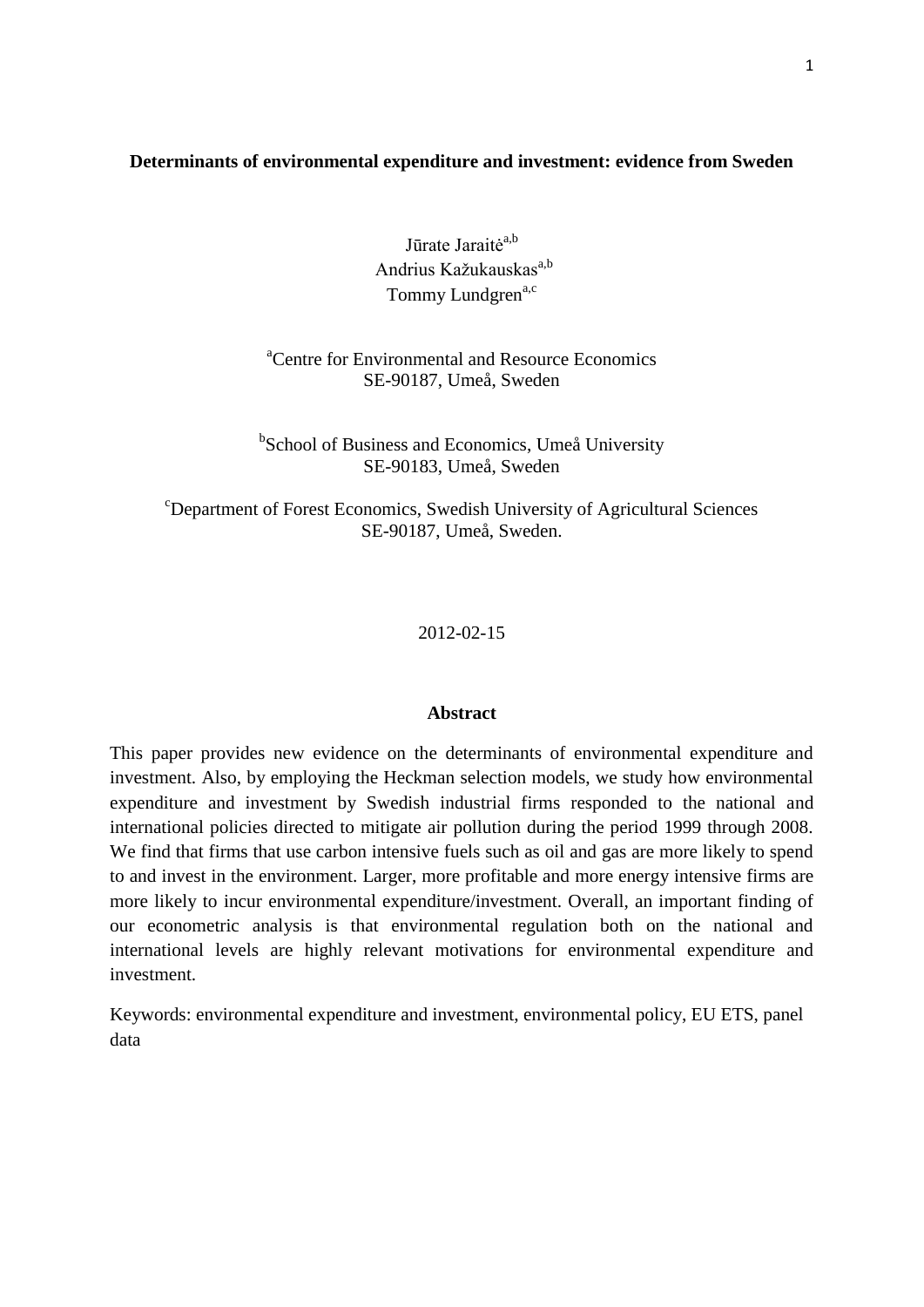#### **1. Introduction**

Sweden has been a leader in protecting its environment through introducing new legislation, stepping up enforcement, and encouraging community involvement to promote an environment-friendly culture. In the last two decades, the particular focus has been on mitigating air pollution in industry. Apart from traditional energy/excise taxes levied on energy products in the early 1990s, the Swedish government introduced  $CO<sub>2</sub>$  taxes (1991),  $SO_2$  taxes (1991), and a  $NO_x$  charge (1992). Sweden, being the member of the European Union, is also subject to the European regulation, in particular, to the European Union's Emission Trading System (2005). Due to these regulations on the national and international levels the emissions of  $CO_2$ ,  $SO_2$ , and  $NO_x$  have significantly decreased since 1990.

As abatement cost increases with the stringency of environmental policy, regulation has most certainly been a large factor in driving changes in production processes and investments to mitigate pollution. Unregulated firms may also decide to acquire and install less polluting capital technology equipment if it lowers their production cost. In addition, the fact that more firms integrate social, environmental and economic concerns into their values and operations and consumers becoming "greener" are likely to be another contributing factor.

Given the significant regulatory burden on firms to abate pollution and the resultant costs in Sweden, it is natural to wonder whether corporate environmental expenditure and investment is a response to these pressures or to other factors. Therefore the main goal of this paper is to explore the determinants of environmental expenditure and investment in the entire manufacturing sector in Sweden during the period 1999-2008. The available dataset allows us to examine several types of environmental expenditure: first we look at firm's current expenditure for environmental protection which includes all other costs of environmental protection that are not considered to be investment, second we consider firm's investment in environmental protection, and finally we analyse current environmental protection expenditure on research and development (R&D). For this purpose we employ a selection model which allows first examining which factors are the determinants of whether any such expenditure occurs and in a second step we explain how much is spent on each type of expenditure given that it occurs.

Most of the earlier empirical literature has focused on efficiency and effectiveness of environmental policies. The later focus has been on effects of environmental regulations on environmental investment, innovation and technological change. For instance, the relationship between environmental policy stringency and innovation efforts has been demonstrated empirically by [Lanjouw and Mody \(1996\)](#page-16-0), [Jaffe and Palmer \(1997\)](#page-16-1), [Brunnermeiera and](#page-16-2)  [Cohen \(2003\)](#page-16-2), [Horbach \(2008\)](#page-16-3) and [Carrion-Flores and Innes \(2010\)](#page-16-4) where increases in pollution abatement control expenditures (assumed to be correlated to policy stringency) lead to jumps in environmental patent counts and/or R&D expenditure. [Horbach \(2008\)](#page-16-5) also finds that environmentally innovative firms in the past are also more likely to innovate in the present. [Lee and Alm \(2004\)](#page-16-6) look at the impact of uncertainties surrounding the enactment and the enforcement of environmental legislation on firm's investment in air pollution abatement equipment.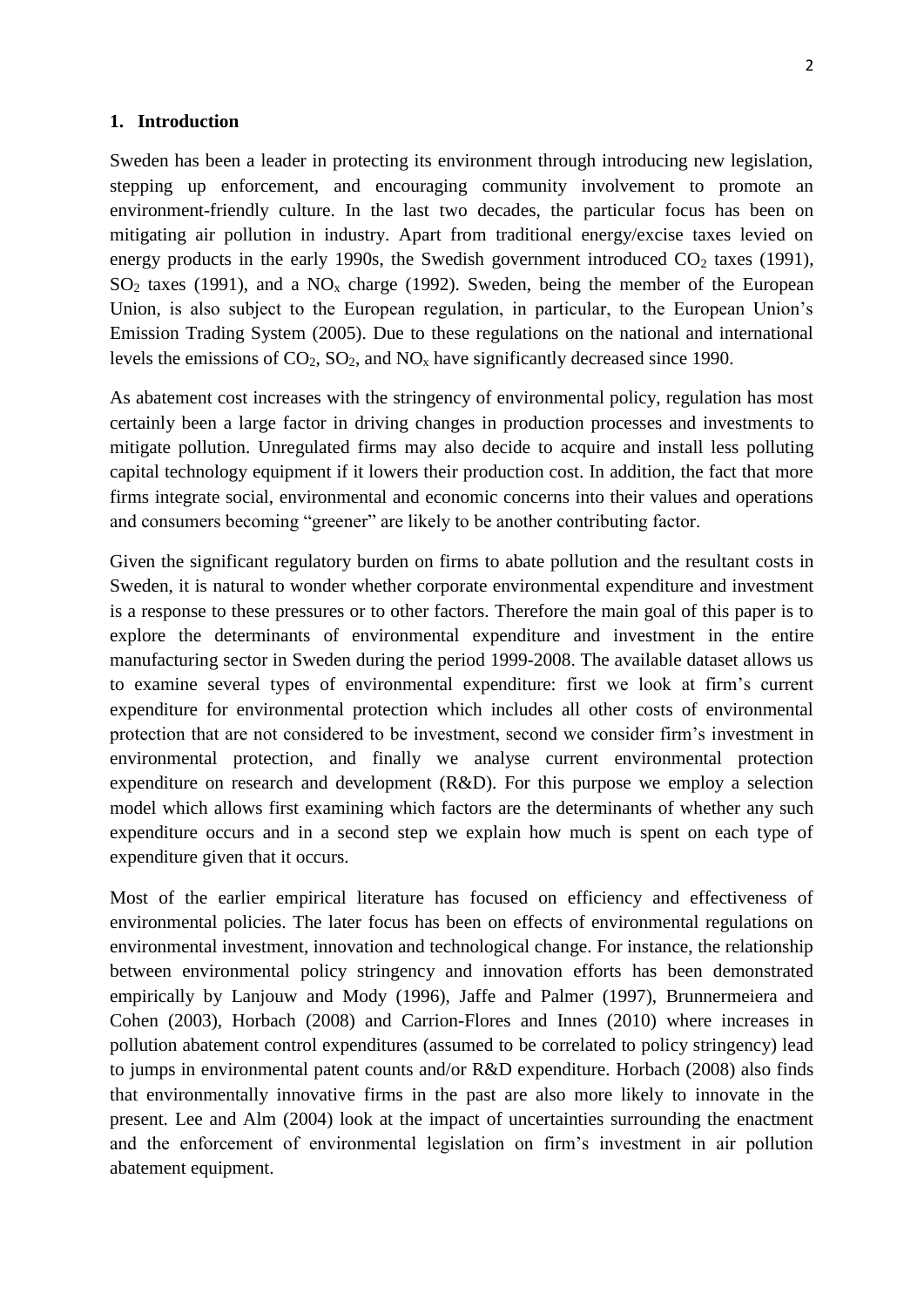Also, there is growing evidence that firms respond to other external pressures for voluntary overcompliance such as local/interest group pressures, customer demand or other social pressures (see e.g. [Heal \(2008\)](#page-16-7)). In addition to that, the standard industrial organisation literature has stressed the importance of firm characteristics, such as firm size, firm ownership, foreign competition, technological characteristics, capital intensity and others, when explaining investment in general. For example, the attention to firm-specific factors when explaining environmental expenditure has been given by Collins and Harris (2002,  $2005$ ) and Haller and Murphy  $(2012)$ .

Our paper contributes to the sparse empirical literature on interactions between environmental regulation and corporate behaviour. Unlike previous studies, we exploit a comprehensive survey of environmental expenditure and investment for a quite long time period. Our empirical results show that firms that use carbon intensive fuels such as oil and gas are more likely to spend to and invest in the environment. Larger, more profitable and more energy intensive firms are more likely to incur environmental expenditure/investment. Overall, an important finding of our econometric analysis is that environmental regulation both on the national and international levels are highly relevant motivations for environmental expenditure and investment.

The reminder of the paper is organised as follows. We present our theoretical framework and define the variables to be used in our empirical analysis in Section 2. In Section 3 we outline the data sources. Our empirical findings are discussed in Section 4. The final section highlights the contributions of this paper and concludes.

## **2. Empirical strategy**

The empirical problem of our study is to find the determinants of firm environmental expenditure and investment. A number of econometric issues need to be tackled. First, we might have sample selection bias since our dependent variable (the environmental expenditure/investment level) can be measured only if the individual firm decides to do expenditure/investment. The Heckman selection model [\(1979\)](#page-16-11) can be used to deal with this problem. Second, the Heckman sample selection model is more commonly used in studies with cross-section data and less with panel data. [Wooldridge \(1995\)](#page-16-12) proposed a similar to Heckman selection model to deal with selection bias using the nature of longitudinal data. The traditional Heckman two-stage selection model does not account for individual firm heterogeneity effects what might be an important issue in environmental expenditure decisions. These decisions might be based on unobservables such as firm culture, firm social responsibility, management background etc. Thus, we adopt the [Wooldridge \(1995\)](#page-16-1) empirical estimation strategy to account not only for selection bias but also for firm time-invariant individual effects.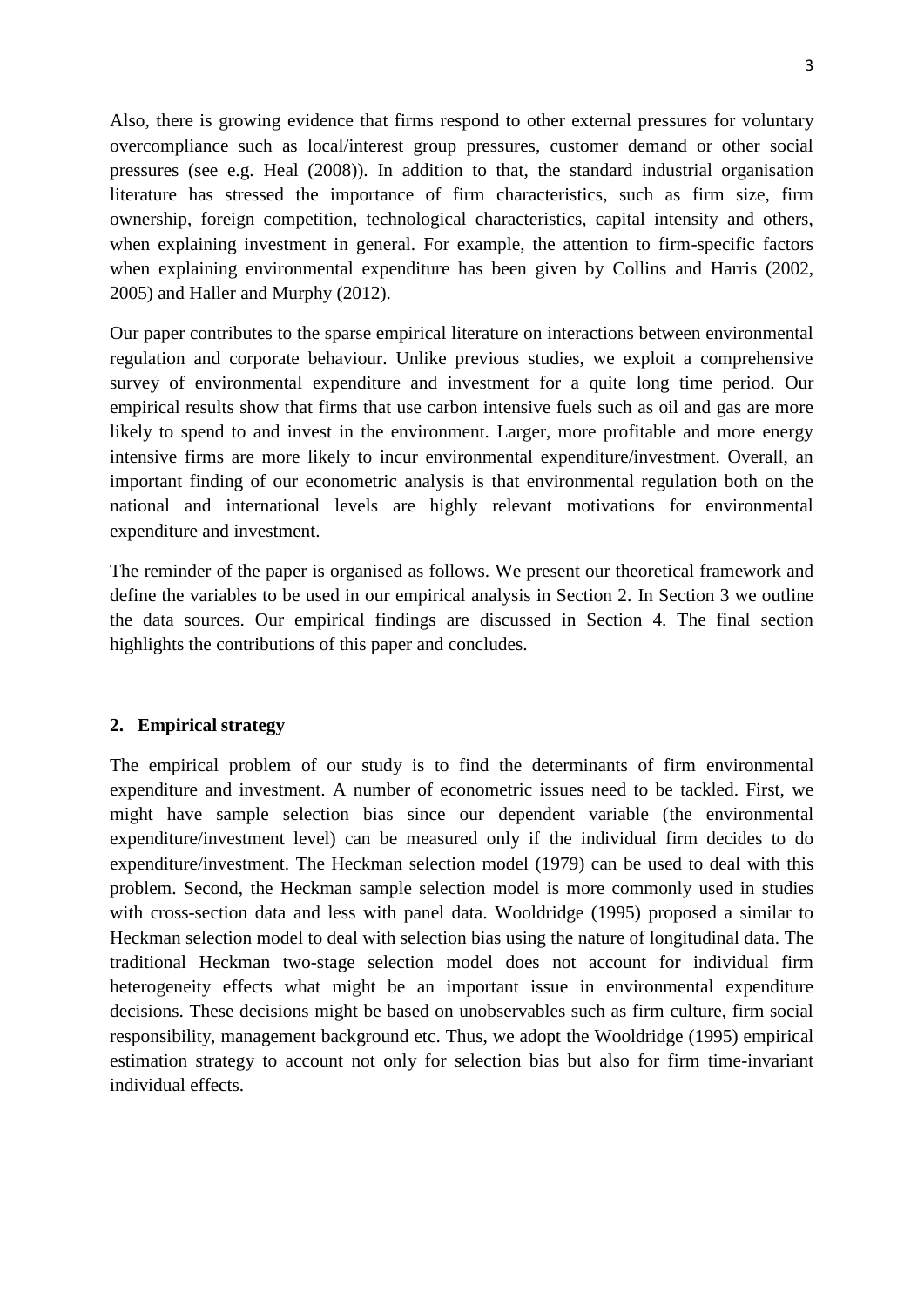#### **2.1 A selection model of the environmental investment/expenditure decision**

The first stage of this analysis constructs a model of the probability of environmental expenditure/investment focusing on the role of environmental policy variables in this decision. The underlying expenditure/investment decision is modelled as

$$
Y_{it}^* = z_i \beta + x_{it} \gamma + \eta_i + \varepsilon_{it},
$$

where  $Y_{it}^*$  is a latent variable that underlines an observed indicator variable that captures whether or not a firm spends according to the following rule:

$$
Y_{it} = \begin{cases} 1 & Y_{it}^* > 0 \\ 0 & \text{otherwise} \end{cases}
$$

and

$$
Pr(Y_{it} = 1 | z_i, x_{it}, \eta_i) = \Phi\left(z_i\beta + x_{it}\gamma + \eta_i + \varepsilon_{it}\right),
$$

where  $z_i$  are firm specific time invariant variables;  $x_{it}$  are firm specific time variant variables;  $\eta_i$  are firm specific time invariant unobservables such as firm culture, firm social responsibility, management background etc. The first stage uses the cross-sectional probit regressions to predict whether or not the individual firm do environmental expenditure/investment in a given period. As the determinants of the investment/expenditure decision a number of variables are included in the probit models.

We also need the variables which are likely to satisfy the necessary exclusion restrictions, i.e. they are likely to affect the probability of firm investing in the environment, but are unlikely to affect changes in a firm's investment levels except through their effect on investment decision.

For the instruments we use the dummy variables indicating whether individual firms use carbon intensive fuels such as gas or oil. These instruments satisfy the exogeneity/exclusion condition as it is unlikely that the particular fuel type usage affects the level of environmental investment/expenditure given that we control for other energy/fuel use by individual firms.

#### **2.2 A regression model identifying environmental investment/expenditure determinants**

In the second stage we estimate the fixed effect model:

$$
Y_{it} = x_{it}\omega + \eta_i + \rho_{1999} * \lambda_{1999} + \cdots + \rho_{08} * \lambda_{08} + \epsilon_{it}
$$

where  $\lambda_{1999}$ , ...,  $\lambda_{08}$  are the inverse Mills ratios estimated in the first selection stage using the probit model for each year. The coefficients of the inverse Mills ratios  $(\rho_t)$  might suggest that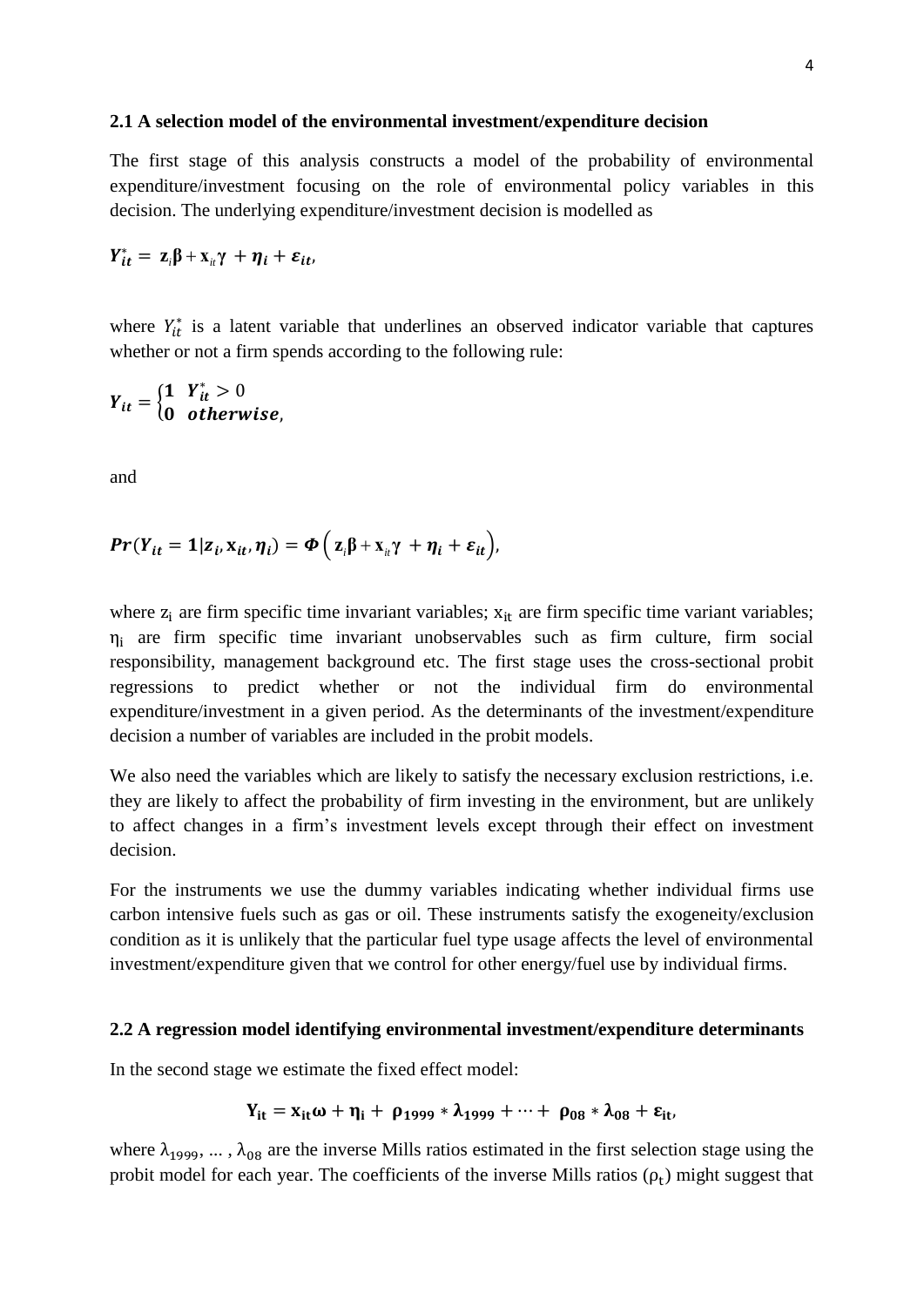the factors, that predict which firms make decision whether to invest (or make expenditure) into environmental measures or not, are correlated with the factors determining how much firms do invest or make expenditures related with the environment protection. The significance of the inverse Mills ratios indicates that accounting for sample selection is important.

# **2.3 Variables included as potential determinants of firm environmental investment/expenditure**

Based on the earlier empirical and theoretical literature and the available data, we consider firm economic situation, capital stock, energy intensity and firm-specific energy prices as explanatory variables. We also control for technological characteristics by using six NACE industry dummies. Additionally, we control for the introduction of the EU Emission Trading System (EU ETS). The descriptive statistics of all variables are presented in [Table 1.](#page-8-0) In turn, we provide a brief motivation for including the above explanatory variables in our models.

In principle, firm's economic performance is an important determinant of investment as the rate of investment might be constrained by the supply of funds (e.g. see a comprehensive survey by [Jorgenson \(1971\)](#page-16-13)). We measure firm's economic performance as a ratio of firm value added and employee number. We expect the coefficient of this explanatory variable to be positive.

Firm size in which firms operate might also affect investment activity. We might think that large and monopolistic firms may have fewer incentives to invest and to innovate, whereas small firms in competitive markets are forced to be better than their competitors by reducing their production costs and developing new products. On the other hand, larger firms are more likely to be more polluting and there may be economies of scale in environmental expenditure and investment [\(Haller and Murphy 2012\)](#page-16-8). We use firm's lagged capital stock (machinery and buildings) to account for firm size effects on environmental investment/expenditure.

We expect firms that are more energy intensive spend more on pollution reduction due to their higher pollution levels and associated pollution abatement costs. We measure energy intensity as a ratio of energy used in MWh and employee number. Also, we control for energy prices by constructing a firm-specific Tornqvist energy price index. We expect that higher energy prices should increase the probability of making an investment.

As mentioned in the introduction, Swedish firms are subject to national and international environmental regulations. In Sweden there are three different types of excise duties, which are levied on fuels – energy tax,  $CO_2$  tax and  $SO_2$  tax. Petrol, diesel, oil, kerosene, natural gas and coal are directly subject to energy tax,  $CO<sub>2</sub>$  tax and  $SO<sub>2</sub>$  tax. The general principle is that excise duties are only to be paid if the fuel is used as motor fuel or for heating purposes. Apart from these directly excisable fuels, excise duties are also levied on certain other fuels when sold or used as motor fuels or for heating purposes. This applies to all mineral oils, fats from both vegetable and animal sources and fatty acid methyl esters. Taxable is also any product used as motor fuel and any hydrocarbon, which is sold or used for heating purposes. However, aviation spirit and jet fuel are not subject to excise duty when used for air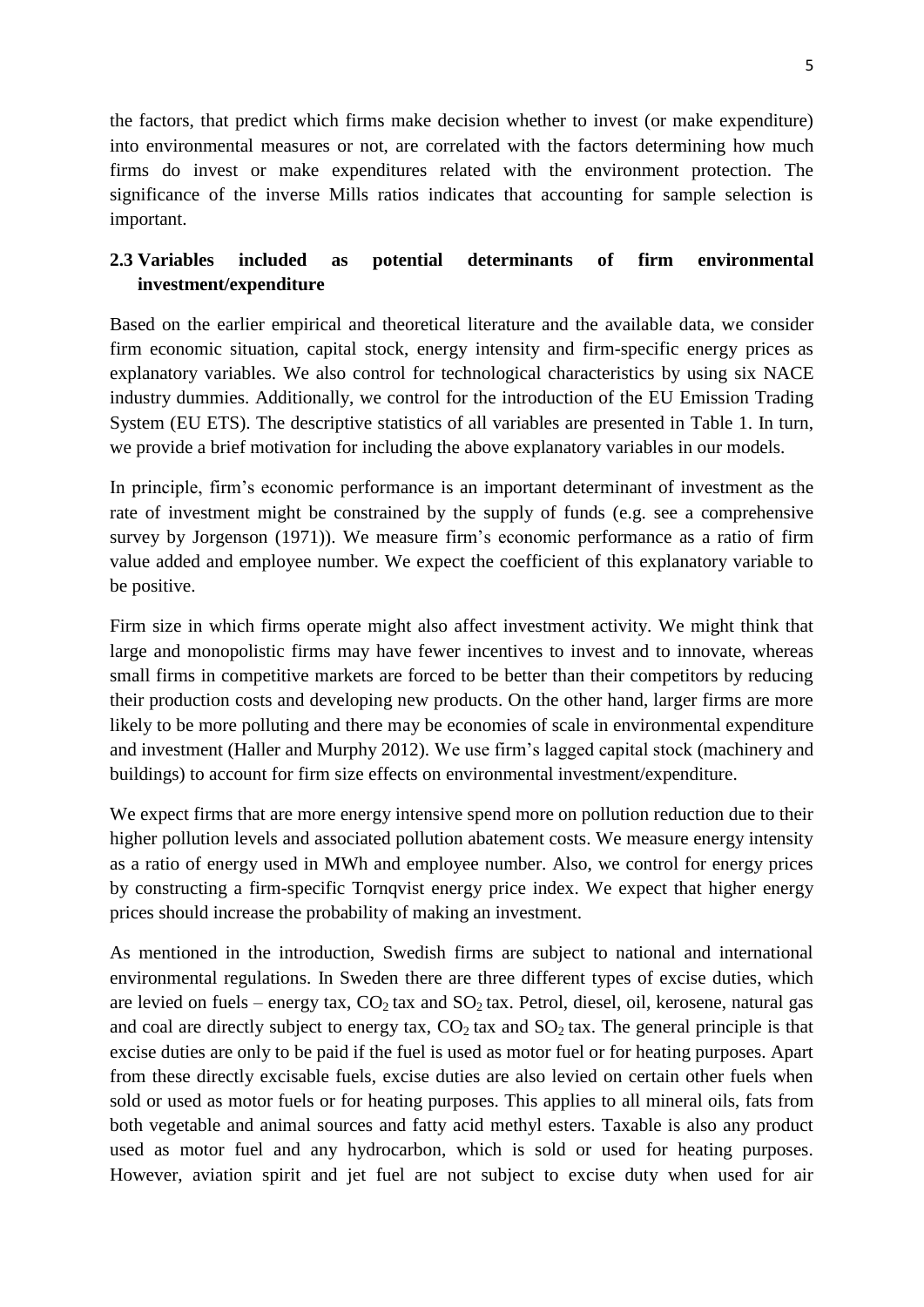navigation. Petrol has been taxed since 1924 and diesel since 1937. Energy tax on oil and coal used for heating purposes and electricity has been collected since the nineteen fifties. The carbon dioxide and sulphur taxes were introduced in 1991. The  $CO<sub>2</sub>$  tax base rate is presently 1,05 SEK (about 0,11 euro) per kilo  $CO<sub>2</sub>$  emitted. However, due to exemptions and special rules the actual rate paid by industry is considerably lower  $(0,15-0,20$  SEK) The SO<sub>2</sub> tax is levied on the sulphur content in the fuel and is based on a tax rate of 30 SEK (3,08 euro) per kilo.

That these policies are successful have been document by several studies. For instance, [Brännlund and Lundgren \(2010\)](#page-16-5), [Lundgren and Marklund \(2010\)](#page-16-14) and [Brännlund et al. \(2011\)](#page-16-15) study the impact of a  $CO<sub>2</sub>$  tax on firm level profits and environmental performance during 1990-2004. They find that environmental performance, in terms of carbon intensity in production, is positively correlated with the  $CO<sub>2</sub>$  tax, while the impact on profitability is ambiguous.

In addition to the national policies, since 2005 large polluters of  $CO<sub>2</sub>$  emissions have been covered under the European Union's Emission Trading System. Firms subject to these regulations have strong incentives to reduce their emissions by contracting their output or by employing and/or installing less polluting production technologies.

To explore the effects of environmental policies introduced by Swedish authorities, we use total energy-environmental taxes paid by firms. Unfortunately, these data are available only for a very small set of firms and, thus, this variable is excluded from the main models of this study. For the EU ETS, we use a dummy variable which identifies whether a firm belongs to the EU ETS. Also, to control for the dynamics of  $CO<sub>2</sub>$  price, we use an average annual price of  $CO<sub>2</sub>$  as well as its variance for the years 2005-2008. Finally, we control for the introduction of the EU ETS by using a dummy variable for the 2005-2008 period corresponding for the first years of the EU ETS. The interaction term between the ETS-firm dummy and the time dummy representing the first four years of the EU ETS will show whether the post-2005 period for ETS firms was associated with higher environmental expenditure and investment:

$$
Y_{it} = \theta_1 (Y05_i * ETS_i) + x_{it}\delta + \eta_i + \rho_{1999} * \lambda_{1999} + \cdots + \rho_{08} * \lambda_{08} + \varepsilon_{it},
$$

where  $\theta_1$  is a coefficient of the interaction term. It will indicate the effect of the EU ETS on environmental investment/expenditure.

#### **3. Data**

Our dataset consists of several independent datasets collected and owned by Statistics Sweden (SCB). The environmental expenditure variables come from "Environmental protection expenditure in industry" survey. It has been in place since 1999 but it has become compulsory since 2001. The statistics cover total investments in environmental protection and current expenditure. The expenditure is broken down between types of costs, environmental domains (air, water, waste, biodiversity and landscape, protection of soil and groundwater and other),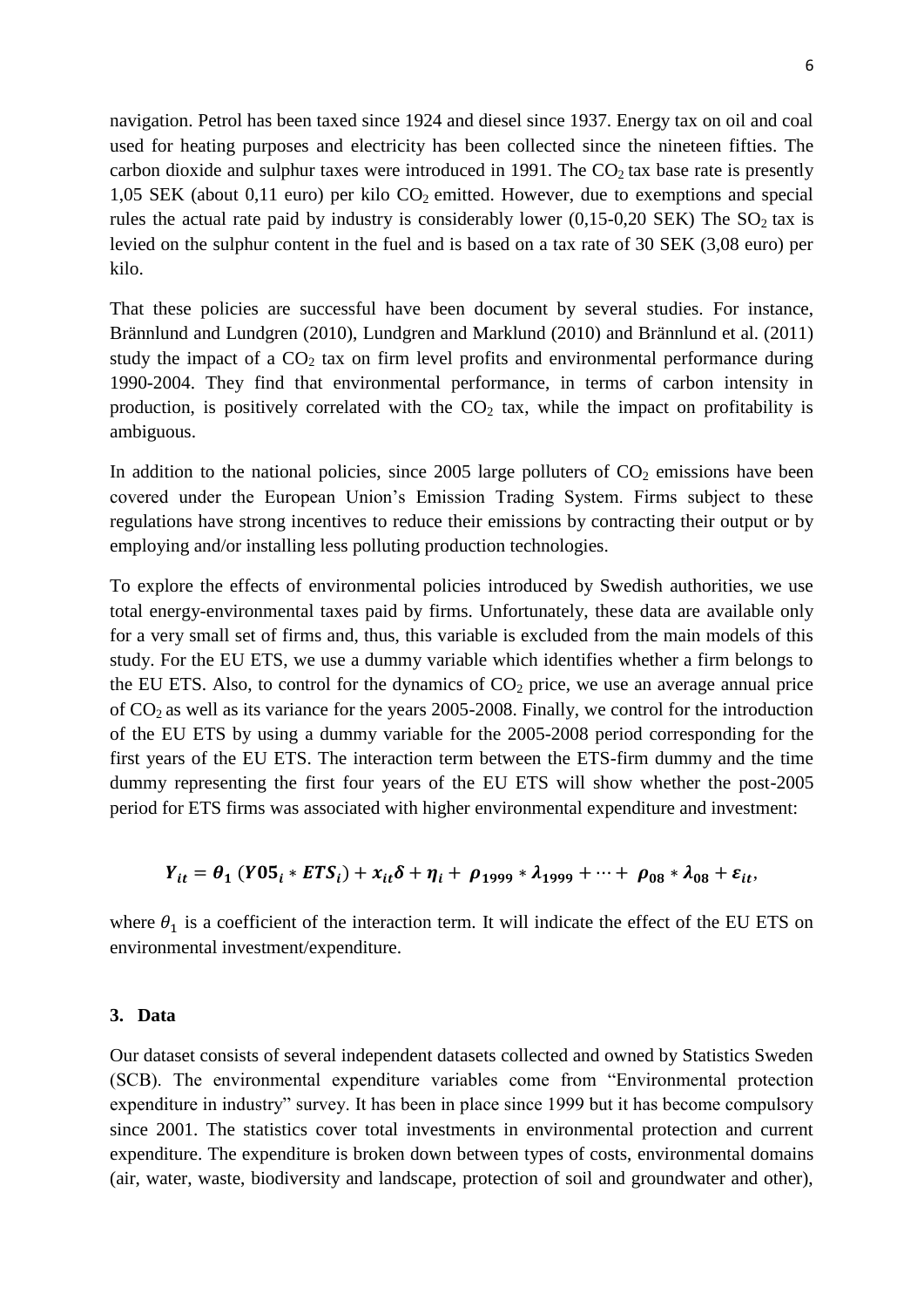30 economic activities for industries, and five size classes of numbers of employees (20-49, 50-249, 250-499, 500-999, more than 1000). The sample frame consists of enterprises with 20 employees or more<sup>1</sup> whose main activity is in Mining and quarrying (NACE 10-14), Manufacturing (NACE 15-36) and Electricity, gas and water supply (NACE 40-41). The total sample for each year consists of approximately 1 000 firms. The analysis here focuses on the Mining and quarrying and Manufacturing sectors. Survey forms, reports on methods and quality as well as aggregates obtained from the data are available at www.scb.se.

The other necessary economic, environmental and energy variables for this study were obtained from the other datasets owned by the SCB. Matching of firms across data sets was performed using unique firm-level identifiers.<sup>2</sup> Our dataset consists of more than seven thousand observations over the period 1999-2008, about 750 per year.<sup>3</sup>

As only a fraction of firms reports positive values for environmental expenditure and investment, we might have sample selection bias since our dependent variables are censored, i.e. they can be measured only if an individual firm decides to spend or invest in pollution abatement. We will use the Heckman selection models described above to deal with this problem.

### **4. Results**

1

#### **4.1 Descriptive statistics**

[Table 1](#page-8-0) presents the descriptive statistics of all variables used in this study. Separately, the summary statistics are reported for firms that reported positive environmental expenditure and investment. During the period of our analysis, 86% of firms reported positive environmental expenditure and the share of firms that reported environmental investment was much smaller – 44%. On average, firms spent SEK 3 505.6 thousand and invested SEK 4 950.2 thousand. It is evident that firms that reported positive environmental investment are on average more profitable and capital intensive than firms that reported positive environmental expenditure. Firms that report environmental investments are also more energy intensive than other firms.

The sectoral allocation reveals (see [Table 2\)](#page-9-0) that firms in the mining and quarrying sector report larger environmental expenditure and investment. Firms in the wood, pulp and paper; and chemicals, mineral products and plastic sectors invest more in environmental protection than firms in the other sectors.

<sup>&</sup>lt;sup>1</sup> In 2005, due to the administrative burden on enterprises, Statistics Sweden decided to raise the cut off to enterprises with 50 employees or more instead of the usual 20 employees. To make comparisons with earlier years possible, estimations were made for the size group 20-49 employees.

 $2^{2}$  To the best of our knowledge, this merge of different datasets has not been done before.

<sup>&</sup>lt;sup>3</sup> Some variables are available for the shorter period.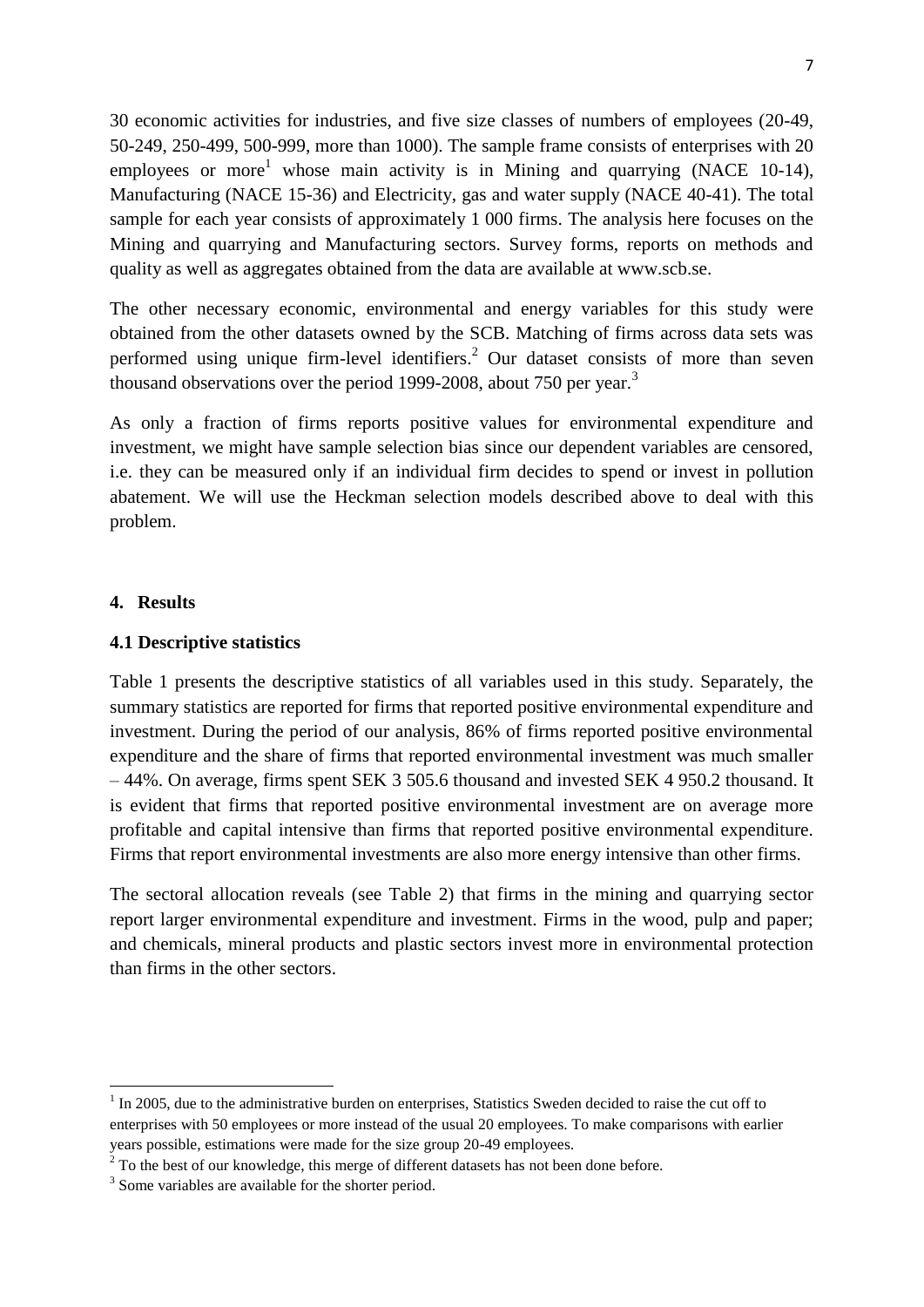# **Table 1 Descriptive statistics**

<span id="page-8-0"></span>

|                                         |                                     | All observations |            |            | If envexp $> 0$ |            |             | If enviny $>0$ |            |             |
|-----------------------------------------|-------------------------------------|------------------|------------|------------|-----------------|------------|-------------|----------------|------------|-------------|
| Variables                               | Measurement units                   | Obs.             | Mean       | Std. Dev.  | Obs.            | Mean       | Std. Dev.   | Obs.           | Mean       | Std. Dev.   |
| Total investment                        | SEK, thousands                      | 7 5 6 0          | 2 1 5 6 .2 | 12 367.1   | 5346            | 2 4 5 4.8  | 11 800.4    | 3293           | 4 9 5 0.2  | 18 367.1    |
| Air investment                          | SEK, thousands                      | 7 5 6 0          | 912.3      | 6 9 6 9.9  | 5346            | 1 006.6    | 6 0 8 2.8   | 3293           | 2 0 9 4.6  | 10 443.6    |
| Other investment                        | SEK, thousands                      | 7 5 6 0          | 1 243.9    | 8 1 1 8 .0 | 5346            | 1 4 4 8 .1 | 8750.0      | 3293           | 2855.7     | 12 112.7    |
| Total expenditure                       | SEK, thousands                      | 6 2 2 4          | 3 011.1    | 8 8 0 4.4  | 5346            | 3 505.6    | 9 4 0 8.4   | 2653           | 5 7 8 7 .0 | 12 541.1    |
| R&D expenditure                         | SEK, thousands                      | 6 2 2 4          | 112.6      | 867.0      | 5346            | 131.0      | 934.2       | 2653           | 213.6      | 1210.0      |
| Profitability ratio                     | SEK per employee                    | 7 5 3 0          | 651 602.9  | 215 244.0  | 5332            | 680 463.5  | 1 377 628.0 | 3287           | 743 799.6  | 1761912.0   |
| Capital                                 | SEK, thousands                      | 7559             | 262 775.1  | 979 509.6  | 5345            | 297 683.9  | 1 059 913.0 | 3293           | 489 293.0  | 1 394 015.0 |
| Energy intensity                        | MWh per employee                    | 6 9 4 4          | 219.0      | 614.1      | 5064            | 244.0      | 677.1       | 3193           | 343.4      | 813.5       |
| Tornqvist energy price index            | Base year 2000                      | 6953             | 1.302      | 0.395      | 5071            | 1.360      | 0.383       | 3195           | 1.216      | 0.379       |
| ETS firms                               | dummy variable, 1 if ETS firm       | 7 5 6 0          | 0.100      | 0.300      | 5346            | 0.114      | 0.318       | 3293           | 0.183      | 0.387       |
| Mining and quarrying                    | dummy variable, 1 if NACE 10-15     | 7 5 6 0          | 0.017      | 0.130      | 5346            | 0.017      | 0.129       | 3293           | 0.024      | 0.152       |
| Food, beverages, textiles and clothing  | dummy variable, 1 if NACE 15-19     | 7 5 6 0          | 0.118      | 0.323      | 5346            | 0.117      | 0.322       | 3293           | 0.114      | 0.318       |
| Wood, pulp and paper                    | dummy variable, 1 if NACE 20-22, 36 | 7 5 6 0          | 0.226      | 0.418      | 5346            | 0.217      | 0.412       | 3293           | 0.217      | 0.412       |
| Chemicals, mineral products and plastic | dummy variable, 1 if NACE 23-26     | 7 5 6 0          | 0.155      | 0.362      | 5346            | 0.169      | 0.375       | 3293           | 0.185      | 0.388       |
| Metal, metal products                   | dummy variable, 1 if NACE 27-28     | 7 5 6 0          | 0.136      | 0.343      | 5346            | 0.137      | 0.344       | 3293           | 0.150      | 0.357       |
| Machinery and equipment, electronics    | dummy variable, 1 if NACE 29-35     | 7 5 6 0          | 0.347      | 0.476      | 5346            | 0.342      | 0.474       | 3293           | 0.311      | 0.463       |
| Total energy and environmental taxes    | SEK, thousands                      | 1 1 5 1          | 6 3 2 1.6  | 12 766.6   | 908             | 6 3 0 1.7  | 12 009.2    | 850            | 7496.7     | 14 178.6    |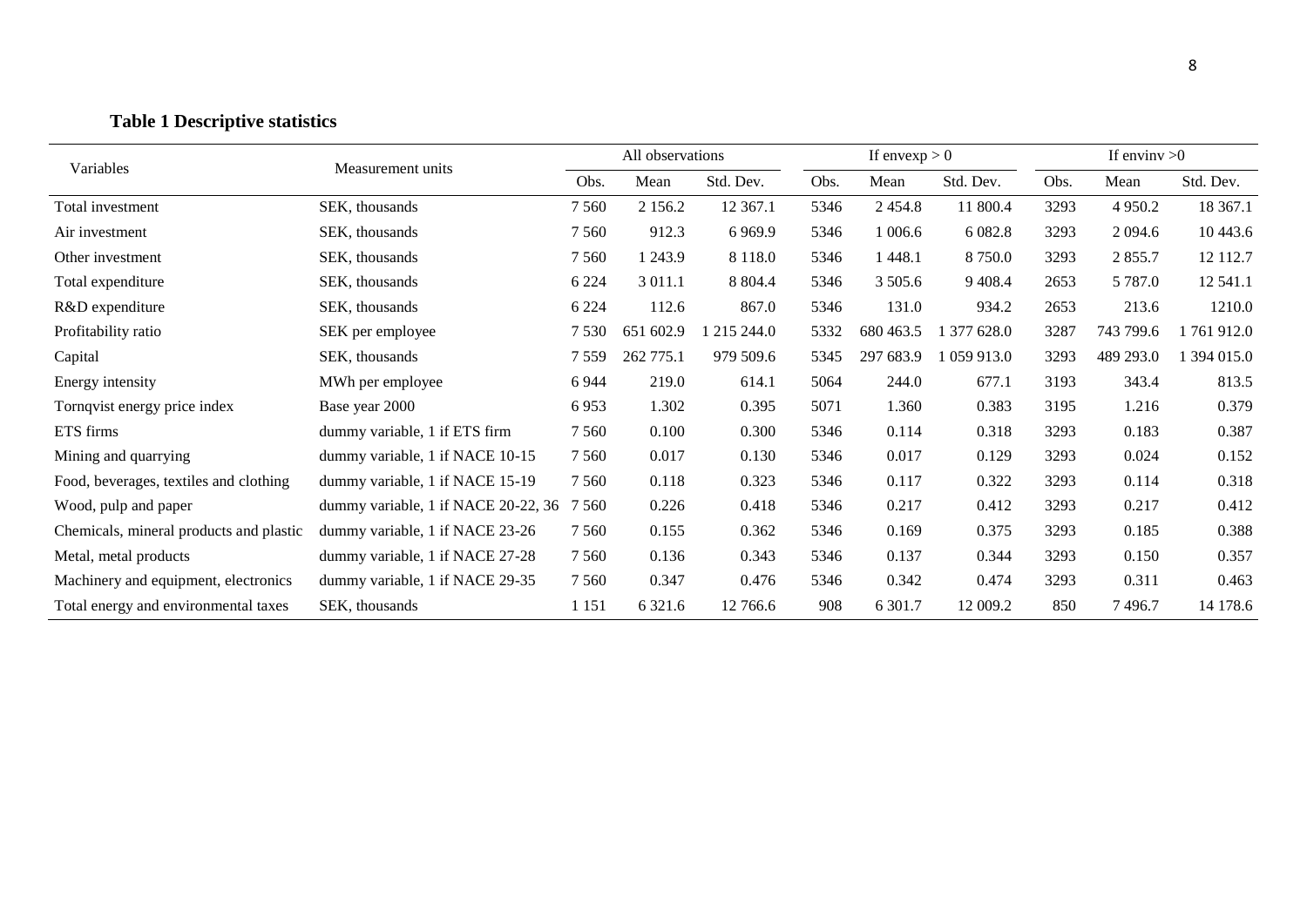| Industry                                |       | If envexp $> 0$ |            |      | If enviny $>0$ |           |  |  |
|-----------------------------------------|-------|-----------------|------------|------|----------------|-----------|--|--|
|                                         | Obs.  | Mean            | Std. Dev.  | Obs. | Mean           | Std. Dev. |  |  |
| Mining and quarrying                    | 91    | 12 303.6        | 27 583.0   | 78   | 19 566.2       | 46 138.7  |  |  |
| Food, beverages, textiles and clothing  | 627   | 3 742.4         | 6 9 0 1.4  | 375  | 2 7 2 2.4      | 6492.5    |  |  |
| Wood, pulp and paper                    | 1 160 | 4 4 8 9 . 4     | 11 277.5   | 715  | 10 074.1       | 27 727.1  |  |  |
| Chemicals, mineral products and plastic | 906   | 4 5 7 9 . 2     | 9 2 3 3 .0 | 608  | 5487.7         | 12 099.0  |  |  |
| Metal, metal products                   | 733   | 3 5 7 5 .9      | 10 298.2   | 494  | 3492.9         | 21 459.8  |  |  |
| Machinery and equipment, electronics    | 1829  | 1 802.7         | 5 637.6    | 1023 | 1455.5         | 3 8 3 8 1 |  |  |

<span id="page-9-0"></span>**Table 2 Sectoral allocation of environmental expenditure and investment**

The dynamics of environmental expenditure and investment is presented in [Figure 1](#page-9-1)**.** It is evident that average environmental expenditure increased significantly after the year 2004. It is an important question, whether this increase can be explained by the introduction of the EU ETS in 2005. Oppositely, average environmental investment has slightly declined since 2005.



<span id="page-9-1"></span>**Figure 1 Mean environmental expenditure and investment, 1999-2008**

[Table 3](#page-10-0) reports the descriptive statistics for ETS and non-ETS firms. It is evident that ETS firms are larger than other firms in the sample. They are more energy and capital intensive as well as more profitable. On average, ETS firms spend more on environment and invest more in pollution control.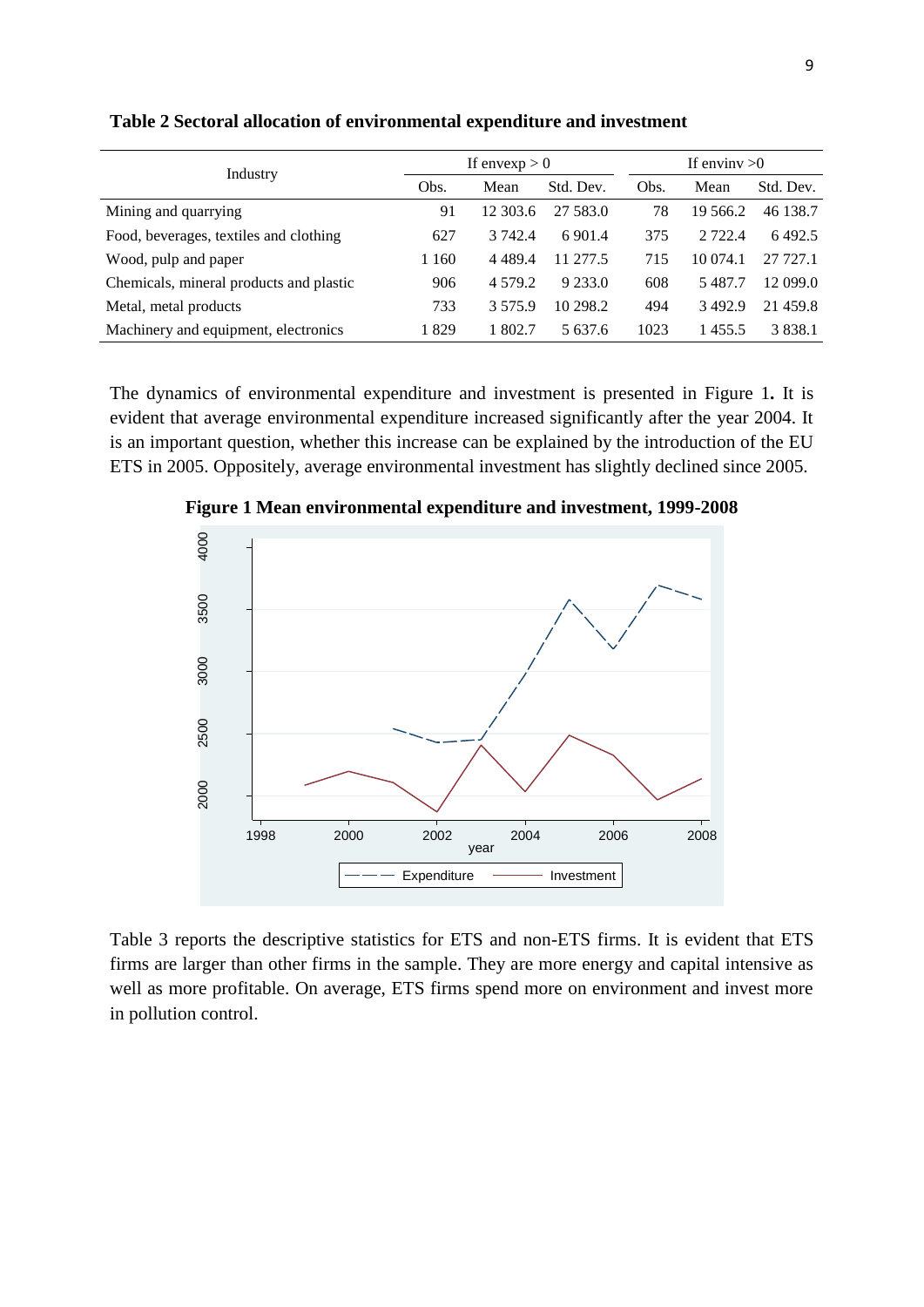|  |  |  |  |  |  |  |  |  |  | Table 3 Descriptive statistics for ETS and non-ETS firms. |  |
|--|--|--|--|--|--|--|--|--|--|-----------------------------------------------------------|--|
|--|--|--|--|--|--|--|--|--|--|-----------------------------------------------------------|--|

<span id="page-10-0"></span>

| Variables                               | Measurement units                   | Non-ETS firms |         |             | ETS firms |  |
|-----------------------------------------|-------------------------------------|---------------|---------|-------------|-----------|--|
|                                         |                                     | Mean          | Obs.    | Mean        | Obs.      |  |
| Total investment                        | SEK, thousands                      | 690.3         | 6 8 0 5 | 15 369.4    | 755       |  |
| Air investment                          | SEK, thousands                      | 305.4         | 6 8 0 5 | 6 3 8 3 .0  | 755       |  |
| Other investment                        | SEK, thousands                      | 384.9         | 6 8 0 5 | 8 9 8 6.3   | 755       |  |
| Total expenditure                       | SEK, thousands                      | 1 3 5 5 .2    | 5 5 8 4 | 17 458.3    | 640       |  |
| R&D expenditure                         | SEK, thousands                      | 62.2          | 5 5 8 4 | 552.3       | 640       |  |
| Profitability ratio                     | SEK per employee                    | 615 492.2     | 6 7 7 5 | 975 643.2   | 755       |  |
| Capital                                 | SEK, thousands                      | 105 345.8     | 6 8 0 4 | 1 681 515.0 | 755       |  |
| Energy intensity                        | MWh per employee                    | 116.4         | 6 1 9 6 | 1 0 68.8    | 748       |  |
| Energy price index                      | Base year 2000                      | 1.332         | 6 2 0 5 | 1.051       | 748       |  |
| Mining and quarrying                    | dummy variable, 1 if NACE 10-15     | 0.015         | 6 8 0 5 | 0.037       | 755       |  |
| Food, beverages, textiles and clothing  | dummy variable, 1 if NACE 15-19     | 0.124         | 6 8 0 5 | 0.066       | 755       |  |
| Wood, pulp and paper                    | dummy variable, 1 if NACE 20-22, 36 | 0.202         | 6 8 0 5 | 0.444       | 755       |  |
| Chemicals, mineral products and plastic | dummy variable, 1 if NACE 23-26     | 0.145         | 6 8 0 5 | 0.249       | 755       |  |
| Metal, metal products                   | dummy variable, 1 if NACE 27-28     | 0.137         | 6 8 0 5 | 0.122       | 755       |  |
| Machinery and equipment, electronics    | dummy variable, 1 if NACE 29-35     | 0.376         | 6 8 0 5 | 0.082       | 755       |  |
| Total energy and environmental taxes    | SEK, thousands                      | 1 812.6       | 537     | 10 265.1    | 614       |  |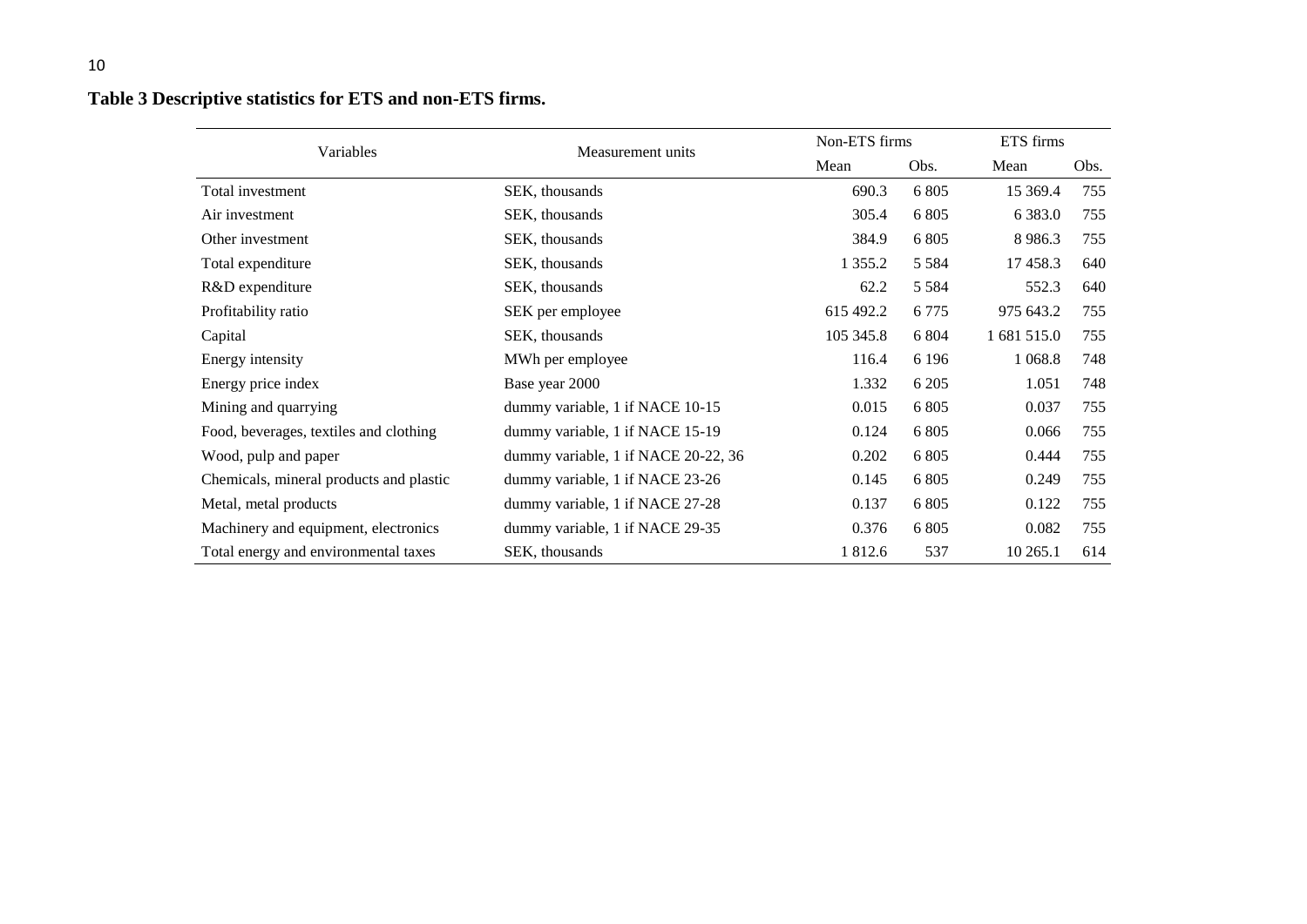#### **4.2 First stage regression results**

The estimates of the first stage Heckman selection model are presented in Table 4. We report only the pooled probit models due to space constraints.<sup>4</sup> The selection model for environmental investment in the third column indicates that – other things equal – larger firms (in terms of capital) and firms that use carbon intensive fuels as oil and gas are more likely to invest. The likelihood that firms do environmental expenditure is determined by a different set of factors: more profitable, more energy intensive firms as well as firms that use carbon intensive fuels have higher probability of incurring environmental expenditure (see column 1).

| Variables                         | Expenditure   |               | Investment    |               |               |  |
|-----------------------------------|---------------|---------------|---------------|---------------|---------------|--|
|                                   | <b>TOTAL</b>  | R&D           | <b>TOTAL</b>  | <b>AIR</b>    | <b>OTHER</b>  |  |
|                                   | (1)           | (2)           | (3)           | (4)           | (5)           |  |
| ETS firms                         | 0.116         | $0.682***$    | $0.321***$    | $0.355***$    | $0.405***$    |  |
|                                   | (0.0959)      | (0.0795)      | (0.0803)      | (0.0759)      | (0.0770)      |  |
| Profitability (lag)               | 2.00e-07***   | $-7.68e-09$   | $-1.06e-08$   | $-2.08e-08$   | $-1.65e-08$   |  |
|                                   | $(6.01e-08)$  | $(1.63e-08)$  | $(1.63e-08)$  | $(1.58e-08)$  | $(1.64e-08)$  |  |
| Energy intensity (lag)            | $0.000230***$ | 8.28e-05*     | 6.41e-05      | $0.000134***$ | 8.64e-05**    |  |
|                                   | $(6.36e-05)$  | $(4.24e-05)$  | $(4.45e-05)$  | $(4.20e-05)$  | $(4.31e-05)$  |  |
| Capital (lag)                     | 1.03e-08      | $1.11e-07***$ | $2.21e-07***$ | 1.36e-07***   | 1.62e-07***   |  |
|                                   | $(2.37e-0.8)$ | $(1.94e-08)$  | $(3.62e-08)$  | $(2.28e-08)$  | $(2.75e-0.8)$ |  |
| $CO2$ price                       | $0.0161***$   | 0.00411       | $-1.39e-05$   | 0.00322       | $-0.000832$   |  |
|                                   | (0.00404)     | (0.00383)     | (0.00326)     | (0.00348)     | (0.00328)     |  |
| Variance of CO <sub>2</sub> price | $-0.0176$     | $-0.00128$    | $-0.0172*$    | $-0.0113$     | $-0.0189*$    |  |
|                                   | (0.0120)      | (0.0113)      | (0.00967)     | (0.0105)      | (0.00978)     |  |
| Tornqvist price index (lag)       | $0.781***$    | $0.176**$     | $-0.532***$   | $-0.502***$   | $-0.463***$   |  |
|                                   | (0.0753)      | (0.0751)      | (0.0641)      | (0.0708)      | (0.0642)      |  |
| NACE1 (mining)                    | $-0.178$      | 0.239         | $0.325*$      | 0.190         | $0.378**$     |  |
|                                   | (0.179)       | (0.172)       | (0.169)       | (0.169)       | (0.166)       |  |
| NACE2 (food, clothes)             | $-0.0784$     | $-0.225***$   | $-0.101$      | $-0.187***$   | $-0.0812$     |  |
|                                   | (0.0715)      | (0.0794)      | (0.0634)      | (0.0694)      | (0.0636)      |  |
| NACE3 (wood, paper, furniture)    | $-0.0879$     | $-0.148**$    | $-0.162***$   | $-0.156***$   | $-0.170***$   |  |
|                                   | (0.0588)      | (0.0662)      | (0.0535)      | (0.0589)      | (0.0541)      |  |
| NACE4 (chemicals, minerals)       | 0.0805        | $-0.179**$    | 0.0753        | $0.152**$     | 0.00493       |  |
|                                   | (0.0685)      | (0.0708)      | (0.0583)      | (0.0613)      | (0.0584)      |  |
| NACE5 (metals)                    | $-0.0599$     | $-0.272***$   | 0.0894        | 0.00992       | 0.0439        |  |
|                                   | (0.0686)      | (0.0777)      | (0.0612)      | (0.0653)      | (0.0612)      |  |
| Oil dummy (lag)                   | $0.168***$    | $0.144***$    | $0.199***$    | $0.172***$    | $0.188***$    |  |
|                                   | (0.0354)      | (0.0367)      | (0.0310)      | (0.0325)      | (0.0308)      |  |
| Gas dummy (lag)                   | $0.169***$    | $0.275***$    | $0.373***$    | $0.452***$    | $0.298***$    |  |
|                                   | (0.0423)      | (0.0409)      | (0.0363)      | (0.0367)      | (0.0357)      |  |
| Constant                          | $-0.469***$   | $-1.563***$   | $0.263***$    | $-0.382***$   | 0.0673        |  |
|                                   | (0.102)       | (0.103)       | (0.0850)      | (0.0931)      | (0.0852)      |  |
| No. of observations               | 4,965         | 4,965         | 4,965         | 4,965         | 4,965         |  |

#### **Table 4 First stage pooled Heckman selection models (probit models)**

Standard errors in parentheses, \*\*\*  $p<0.01$ , \*\*  $p<0.05$ , \*  $p<0.1$ 

 $\overline{a}$ 

We are also interested in whether the EU ETS has affected firms' environmental investment and expenditure. We find that EU ETS firms are more likely in making environmental

<sup>&</sup>lt;sup>4</sup> The first stage probit models used for the second stage fixed effects models must be run separately for each year. Then, the inverse Mills ratios are constructed and inputted in the second stage. Thus, each fixed effect model has at least eight corresponding probit models. These results can be provided by the authors upon request.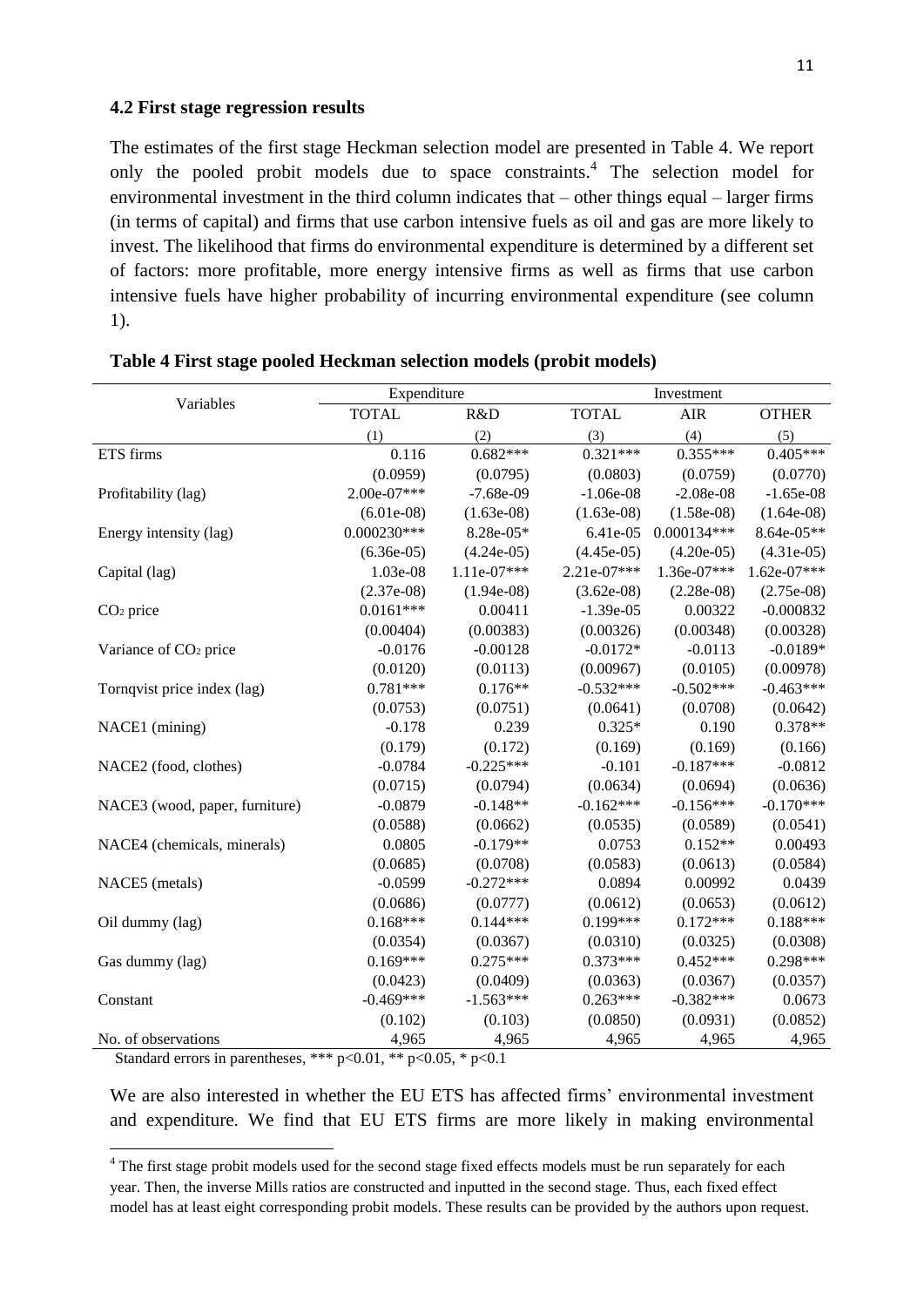investment and R&D expenditure decisions (see columns 2-5 in Table 4). The resultant price of  $CO<sub>2</sub>$  in the EU ETS market had a positive and significant effect only on the probability of total environmental expenditure (see column 1 in Table 4), but not investment.

#### **4.3 Second stage regression results**

[Table 5](#page-12-0) and [Table 6](#page-13-0) show the results of the Heckman selection models without and with accounting for fixed effects, respectively. The coefficients of the inverse Mills ratios are statistically significant showing that the two firms' decisions on whether to spend and how much to spend are significantly correlated. This indicates that we should use selection models to investigate our empirical research questions.

| Variables                         |              | Expenditure   | Investment   |            |              |  |
|-----------------------------------|--------------|---------------|--------------|------------|--------------|--|
|                                   | <b>TOTAL</b> | R&D           | <b>TOTAL</b> | <b>AIR</b> | <b>OTHER</b> |  |
|                                   | (1)          | (2)           | (3)          | (4)        | (5)          |  |
| ETS firms                         | 3,718***     | 299.4         | 7,210***     | 2,766**    | 5,216***     |  |
|                                   | (1, 145)     | (421.3)       | (1,526)      | (1, 351)   | (1,218)      |  |
| ETS*Y05                           | 3,924***     | 416.6         | $-4,295**$   | 1,682      | $-5,601***$  |  |
|                                   | (1, 186)     | (309.6)       | (1,758)      | (1,556)    | (1,326)      |  |
| Y05                               | 598.6        | $-275.0$      | 856.5        | 1,184      | 158.0        |  |
|                                   | (755.0)      | (298.9)       | (1,604)      | (1,590)    | (1,242)      |  |
| Profitability (lag)               | $-0.000278$  | $0.000957***$ | 0.00349***   | 0.00109    | $0.00296***$ |  |
|                                   | (0.000199)   | (0.000172)    | (0.000860)   | (0.000762) | (0.000660)   |  |
| Energy intensity (lag)            | 0.855        | $-0.120$      | 4.388***     | 2.516***   | 1.733***     |  |
|                                   | (0.531)      | (0.127)       | (0.702)      | (0.591)    | (0.535)      |  |
| Capital (lag)                     | $0.00392***$ | 1.57e-05      | $0.00136***$ | 3.31e-05   | $0.00115***$ |  |
|                                   | (0.000206)   | $(4.76e-05)$  | (0.000268)   | (0.000229) | (0.000207)   |  |
| CO <sub>2</sub> price             | $-115.0**$   | 1.919         | 23.75        | $-3.271$   | 19.86        |  |
|                                   | (48.05)      | (14.77)       | (80.30)      | (77.68)    | (62.01)      |  |
| Variance of CO <sub>2</sub> price | 135.5        | 72.39**       | 116.2        | 28.56      | 139.2        |  |
|                                   | (116.1)      | (36.25)       | (200.1)      | (190.8)    | (155.7)      |  |
| Tornqvist price index (lag)       | $-5,150***$  | 86.44         | $-1,675$     | $-2,511*$  | $-433.8$     |  |
|                                   | (1, 183)     | (313.5)       | (1,528)      | (1, 496)   | (1, 169)     |  |
| NACE1 (mining)                    | $6,215***$   | 780.6*        | 9,343***     | 2,612      | 7,718***     |  |
|                                   | (1,899)      | (453.9)       | (2,600)      | (2, 418)   | (1,934)      |  |
| NACE2 (food, clothes)             | 1,581**      | $-437.2$      | $-115.1$     | $-157.6$   | 377.9        |  |
|                                   | (765.2)      | (270.4)       | (1,229)      | (1,254)    | (944.3)      |  |
| NACE3 (wood, paper, furniture)    | $-406.7$     | $-461.3*$     | $2,610**$    | 1,232      | 2,584***     |  |
|                                   | (655.2)      | (239.6)       | (1,105)      | (1,091)    | (864.0)      |  |
| NACE4 (chemicals, minerals)       | 1.613        | 90.01         | $-836.9$     | $-875.7$   | $-320.2$     |  |
|                                   | (719.5)      | (243.6)       | (1, 112)     | (1,073)    | (862.2)      |  |
| NACE5 (metals)                    | $1,235*$     | $-113.3$      | $-670.9$     | 299.2      | $-641.5$     |  |
|                                   | (739.5)      | (268.3)       | (1,162)      | (1, 134)   | (891.4)      |  |
| Lambda                            | $-15,290***$ | 170.2         | $-4,440**$   | $-1,492$   | $-3,137*$    |  |
|                                   | (3,126)      | (465.6)       | (2,148)      | (1,640)    | (1,838)      |  |
| Constant                          | 13,066***    | $-419.6$      | 3,428        | $4,541*$   | 1,449        |  |
|                                   | (2,529)      | (956.0)       | (2, 138)     | (2,371)    | (1, 840)     |  |
| No. of. obs. (uncensored)         | 3,992        | 787           | 2,367        | 1,422      | 2,059        |  |

<span id="page-12-0"></span>**Table 5 Second stage pooled Heckman selection models**

Standard errors in parentheses, \*\*\* p<0.01, \*\* p<0.05, \* p<0.1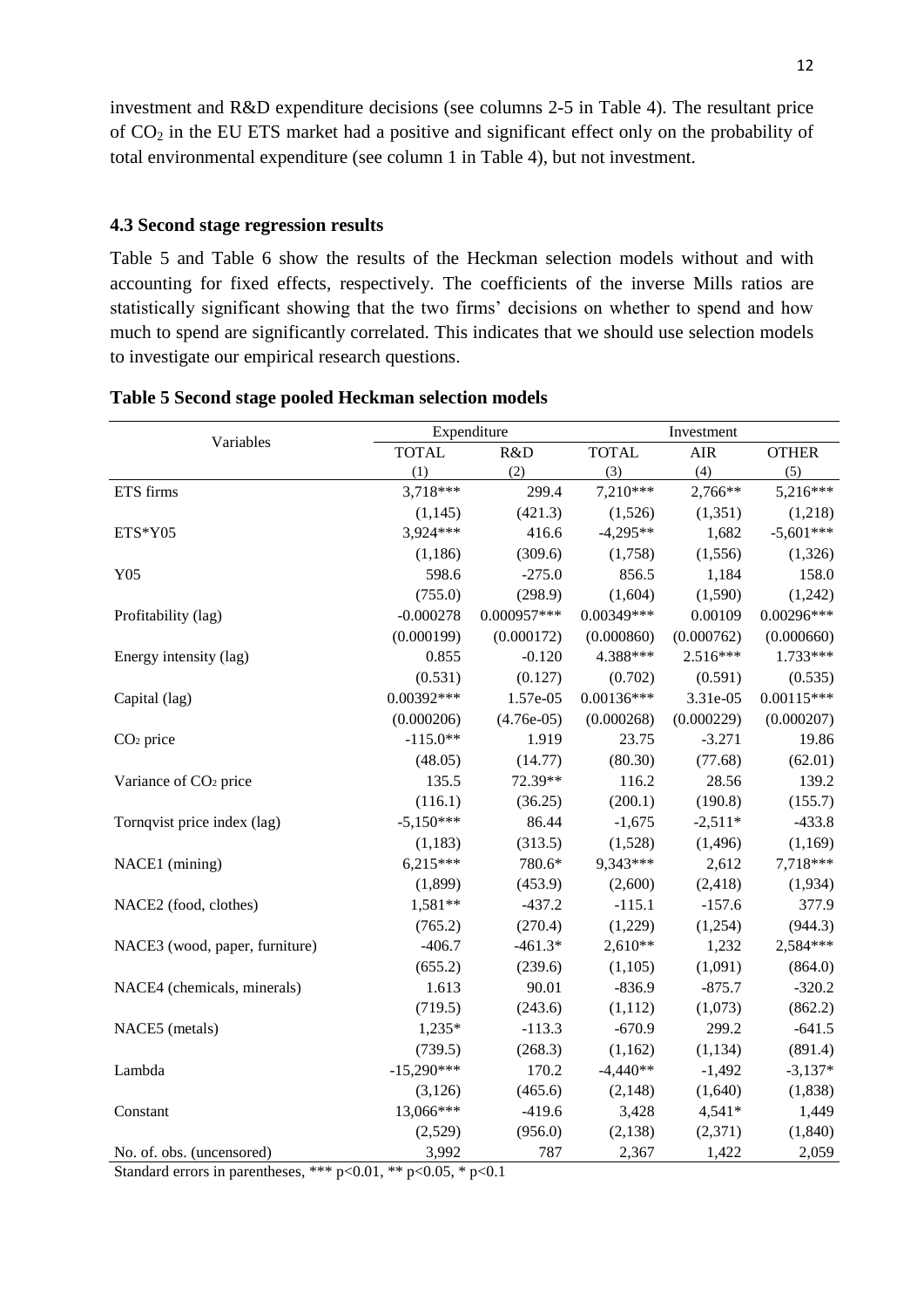One of the most interesting research questions is whether the introduction of the EU ETS in 2005 has had any effect on firms' environmental behaviour. To explore this question we use the interaction term between the dummy representing the EU ETS time period (2005-2008) and the dummy variable indicating whether the individual firm was covered by this scheme. Since it was not a voluntary scheme, we can consider the EU ETS as an exogenous factor which can allow us to identify the causal policy effect.

The fixed effects and pooled Heckman selection models produce very similar estimates. The results from [Table 5](#page-12-0) and [Table 6](#page-13-0) indicate that the EU ETS policy had different effects on environmental expenditure and investment: the effect on environmental expenditure is positive (column 1), while it is negative on other than air pollution related investment (column 5). We might think that the EU ETS encouraged ETS firms to redistribute their environmental expenses, i.e. to postpone or decrease environmental investment in other than air related areas and to increase environmental expenditure in order to comply with the EU ETS regulations. For instance, [Jaraitė et al. \(2010\)](#page-16-16) have found that internal (staff) and capital costs accounted for most of the expenditure associated with the introduction of the EU ETS in Ireland.

We also included the EU ETS allowance price and its volatility to extend our analysis on EU ETS effects. We find no evidence that EU ETS price or its volatility had a significant impact on the environmental investment or expenditure levels perhaps indicating that this price was too low to trigger any changes in firms' expenditure and investment decisions.

| <b>VARIABLES</b>                  | Expenditure  |             | Investment    |               |              |  |  |
|-----------------------------------|--------------|-------------|---------------|---------------|--------------|--|--|
|                                   | <b>TOTAL</b> | R&D         | <b>TOTAL</b>  | <b>AIR</b>    | <b>OTHER</b> |  |  |
|                                   | (1)          | (2)         | (3)           | (4)           | (5)          |  |  |
| $ETS*Y05$                         | 3,809***     | 237.5       | $-3,154$      | 2,656         | $-5,435***$  |  |  |
|                                   | (418.2)      | (398.0)     | (2,043)       | (2,132)       | (1, 565)     |  |  |
| Y05                               | 4.231        | $-219.1$    | 344.9         | 2,005         | $-222.9$     |  |  |
|                                   | (296.2)      | (386.2)     | (1,956)       | (2,359)       | (1,571)      |  |  |
| Profitability (lag)               | $0.00123***$ | 0.000854    | $0.00392*$    | $-0.000332$   | $0.00737***$ |  |  |
|                                   | (0.000371)   | (0.000726)  | (0.00231)     | (0.00400)     | (0.00179)    |  |  |
| Energy intensity (lag)            | 1.183        | 1.052       | $-9.507**$    | $-17.94**$    | $-5.709$     |  |  |
|                                   | (1.440)      | (1.158)     | (4.043)       | (8.167)       | (3.751)      |  |  |
| Capital (lag)                     | 0.000477     | $-0.000296$ | $-0.00697***$ | $-0.00485***$ | $-0.00142$   |  |  |
|                                   | (0.000390)   | (0.000671)  | (0.00124)     | (0.00137)     | (0.000891)   |  |  |
| $CO2$ price                       | $-10.75$     | 6.560       | 64.34         | $-6.847$      | 53.43        |  |  |
|                                   | (14.27)      | (16.86)     | (90.16)       | (104.8)       | (71.97)      |  |  |
| Variance of CO <sub>2</sub> price | 25.31        | 56.74       | $-79.50$      | $-51.00$      | 30.59        |  |  |
|                                   | (34.99)      | (41.38)     | (217.3)       | (243.2)       | (175.1)      |  |  |
| Tornqvist price index (lag)       | $1,246*$     | 420.2       | 5,197         | 5,568         | 1,784        |  |  |
|                                   | (660.7)      | (1,556)     | (3,722)       | (3,881)       | (2,144)      |  |  |
| <b>Inverse Mills ratios</b>       | y            | у           | y             | y             | y            |  |  |
| Constant                          | 1,875**      | $-4,041$    | 12,710***     | $16,610***$   | $10,633***$  |  |  |
|                                   | (899.3)      | (4,902)     | (3,969)       | (5,016)       | (3,958)      |  |  |
| No. of. obs. (uncensored)         | 3,992        | 787         | 2,367         | 1,422         | 2,059        |  |  |
| R-squared (within)                | 0.055        | 0.087       | 0.029         | 0.056         | 0.026        |  |  |
| Number of firms                   | 1,060        | 281         | 766           | 535           | 704          |  |  |

#### <span id="page-13-0"></span>**Table 6. Fixed effects Heckman selection models**

Standard errors in parentheses, \*\*\*  $p<0.01$ , \*\*  $p<0.05$ , \*  $p<0.1$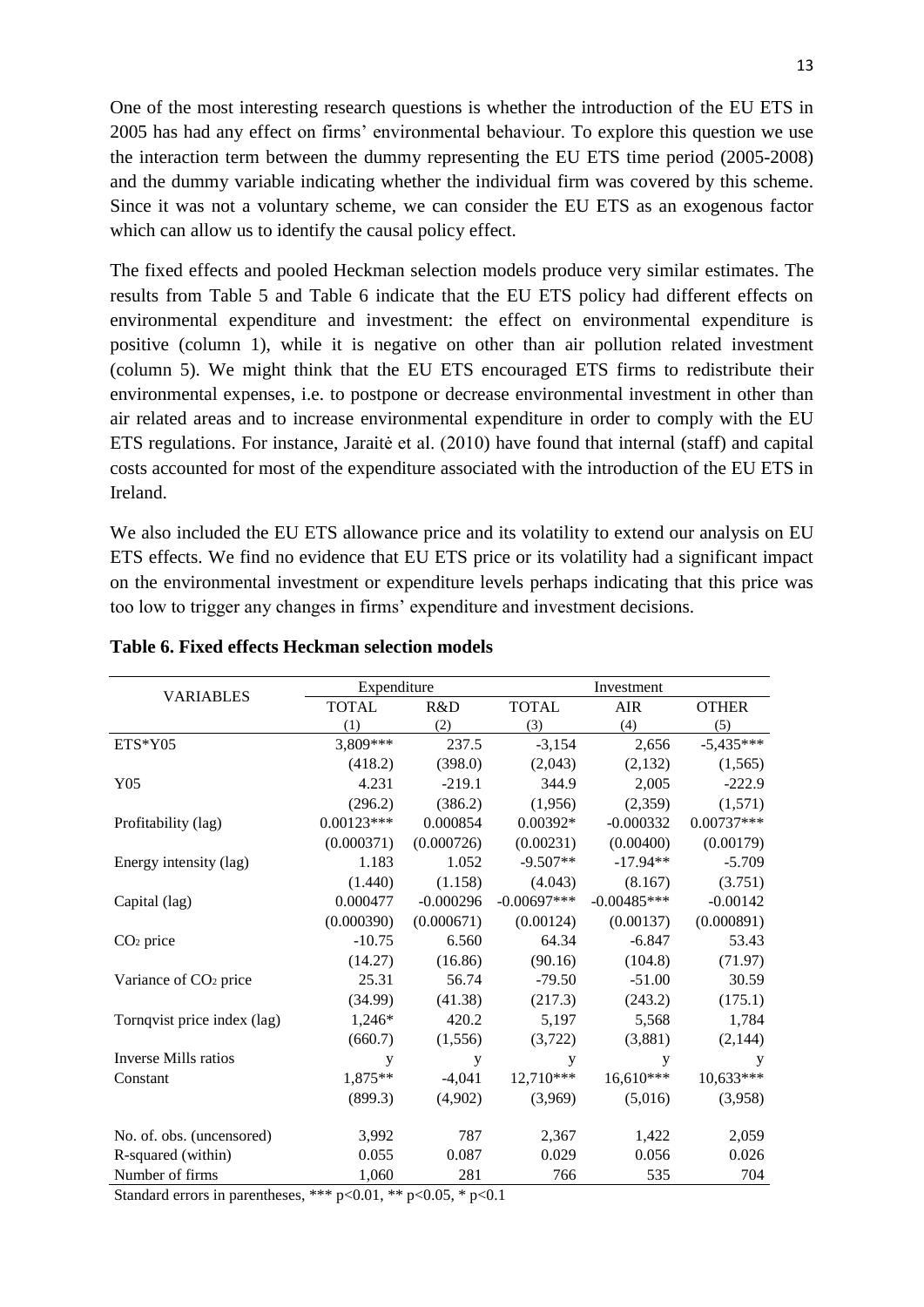The fixed effect models produce the opposite than expected signs for capital and other potential environmental investment/expenditure determinants' coefficients. [Baltagi and Pinnoi](#page-16-17)  [\(1995\)](#page-16-17) explain that this may happen as fixed effects estimate the short-run effects and pooled OLS models produce the expected sign, suggesting the long-run impact. Thus, it is important to consider both estimation methods.

Our capital variable, i.e. buildings and machinery, is used as a proxy for the firm size. As expected, we find that firm size is an important factor explaining the amount of environmental expenditure and investment (see [Table 5\)](#page-12-0). However in the fixed effect models we get a negative and significant relationship between investment and capital size (see [Table 6\)](#page-13-0). As mentioned above, this might be explained by the fact that fixed effect models reflect more short-run relationships.

A similar argument can be also applied for other variables such as firm energy intensity. In the long-run, firm energy intensity is a significant and positive factor determining environmental investment which is consistent with the economic logic. However in the shortrun, the increased energy intensity potentially means changes in production processes, increases in conventional capital investment and additional expenses that could encourage firms to postpone their environmental expenditure and investment.

We also find that firm economic performance is an important factor determining the amount of firm's environmental investment and expenditure. As expected the availability of the funds allows firms to invest in environmental projects.

As Swedish firms are also subject to the strict national environmental regulations, they have strong incentives to reduce their emissions by contracting their output or by employing less polluting production technologies. To explore how national environmental policies have affected firm environmental expenditure and investment, we use total energy-environmental taxes paid by firms. The results in [Table](#page-15-0) **7** show that taxes had a significant and positive effect on firm environmental and R&D expenditure, but the effects on environmental investment are not clear and needs further research using more extensive datasets.

## **5. Conclusions**

This paper investigates the determinants of environmental expenditure and investment. The two-stage Heckman selection models are estimated using a panel dataset of Swedish industrial firms tracked from 1999 to 2008. We find that firms that use carbon intensive fuels such as oil and gas are more likely to spend to and invest in the environment. More profitable and more energy intensive firms are more likely to incur environmental expenditure. Additionally, ETS firms are expected to spend on environmental R&D. Once the decision to commit resources has been taken, ETS firms during the first four years of the EU ETS have higher environmental expenditure. As regards environmental investment we find that larger firms, and ETS firms are more likely to invest. ETS firms are also probable to invest on reducing air pollution problems. The effect of the EU ETS is negative on the level of other than air pollution related investment, which is opposite to the effect on environmental expenditure. A reasonable explanation is that the EU ETS encouraged firms to restructure their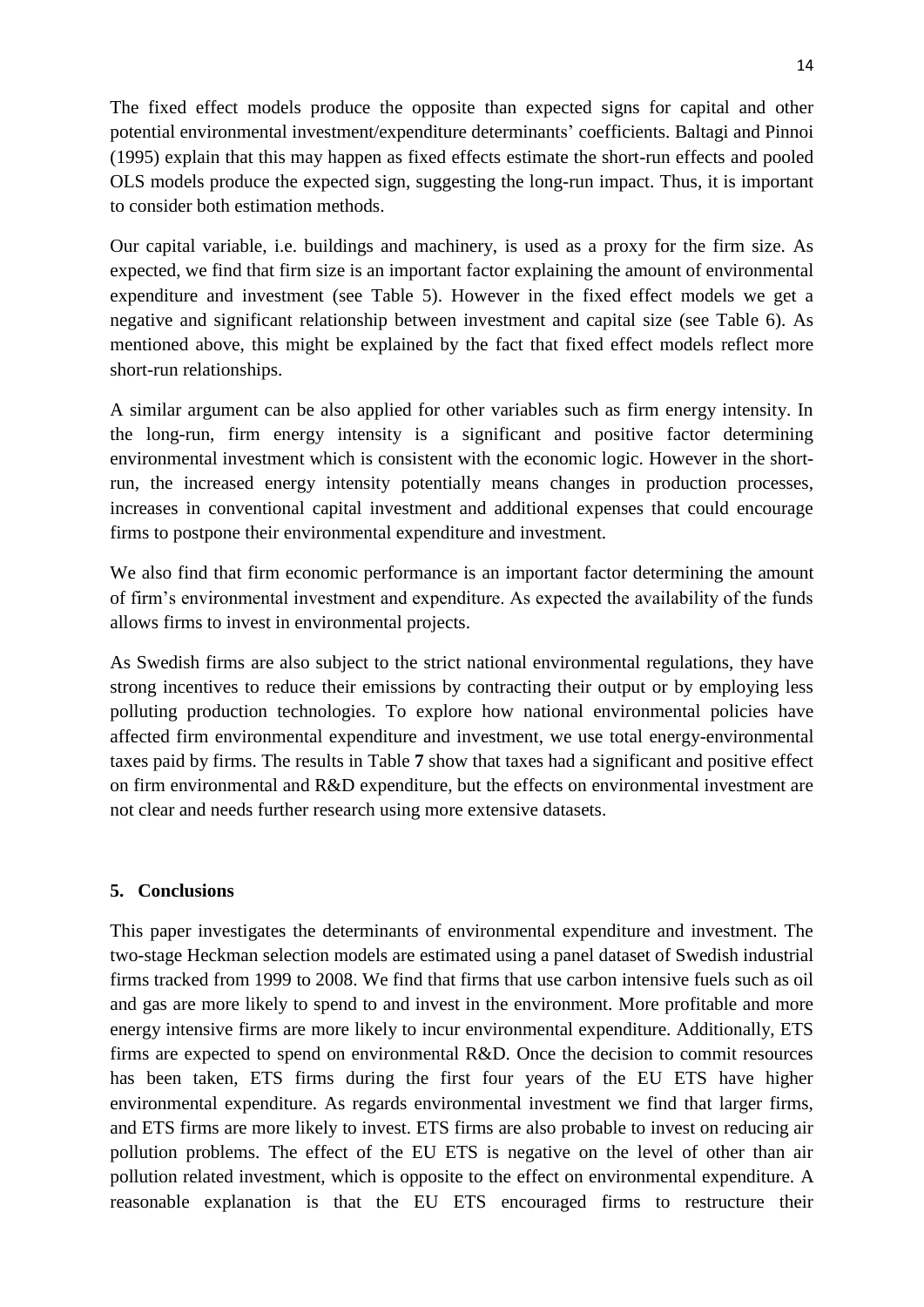|                                   |              | Expenditure   | Investment   |             |              |  |
|-----------------------------------|--------------|---------------|--------------|-------------|--------------|--|
| Variables                         | <b>TOTAL</b> | R&D           | <b>TOTAL</b> | <b>AIR</b>  | <b>OTHER</b> |  |
|                                   | (1)          | (2)           | (3)          | (4)         | (5)          |  |
| Total taxes (lag)                 | $0.219**$    | $0.101***$    | 0.0279       | $-0.0185$   | $-0.0530$    |  |
|                                   | (0.107)      | (0.0136)      | (0.110)      | (0.0773)    | (0.0865)     |  |
| ETS firms                         | 2,177        | 275.2         | 2,245        | 1,383       | 2,235        |  |
|                                   | (3, 488)     | (708.8)       | (4, 388)     | (3,241)     | (3,225)      |  |
| $ETS*Y05$                         | 4,956        | 862.6         | $-2,570$     | 2,835       | $-4,494$     |  |
|                                   | (4,150)      | (598.1)       | (4,943)      | (4,295)     | (3,561)      |  |
| Y05                               | $-1,631$     | $-1,303**$    | $-2,180$     | 129.4       | $-2,320$     |  |
|                                   | (4,762)      | (664.0)       | (6,096)      | (5,375)     | (4, 342)     |  |
| Profitability (lag)               | $-0.00141$   | $0.000850***$ | 0.00396      | 0.000894    | 0.00340      |  |
|                                   | (0.00234)    | (0.000270)    | (0.00299)    | (0.00204)   | (0.00224)    |  |
| Energy intensity (lag)            | $-0.563$     | $-0.165$      | 1.320        | 1.560       | $-0.681$     |  |
|                                   | (1.512)      | (0.158)       | (1.740)      | (1.256)     | (1.363)      |  |
| Capital (lag)                     | $0.00379***$ | $-2.87e-05$   | 0.00101      | $-0.000101$ | 0.000975     |  |
|                                   | (0.000562)   | $(7.25e-05)$  | (0.000779)   | (0.000520)  | (0.000615)   |  |
| CO <sub>2</sub> price             | $-303.0$     | 4.716         | 71.00        | 46.19       | $-10.36$     |  |
|                                   | (260.4)      | (25.72)       | (278.0)      | (214.6)     | (205.1)      |  |
| Variance of CO <sub>2</sub> price | 512.1        | 126.3*        | 595.7        | 174.3       | 667.5        |  |
|                                   | (615.5)      | (64.55)       | (730.3)      | (534.5)     | (584.1)      |  |
| Tornqvist price index (lag)       | $-10,757$    | 680.6         | $-5,413$     | $-7,273$    | $-1,790$     |  |
|                                   | (7,219)      | (670.5)       | (6, 134)     | (4, 450)    | (4, 488)     |  |
| NACE1 (mining)                    | 13,124*      | $-125.0$      | 21,068***    | 5,162       | 17,626***    |  |
|                                   | (6, 840)     | (717.3)       | (7,509)      | (5,790)     | (5,481)      |  |
| NACE2 (food, clothes)             | 2,965        | $-1,153*$     | 2,044        | $-37.33$    | 2,375        |  |
|                                   | (4,891)      | (612.7)       | (5,682)      | (4, 336)    | (4,262)      |  |
| NACE3 (wood, paper, furniture)    | $-1,227$     | $-440.1$      | 13,847**     | 3,426       | $11,363***$  |  |
|                                   | (4, 465)     | (539.6)       | (5,403)      | (4, 145)    | (3,893)      |  |
| NACE4 (chemicals, minerals)       | 1,762        | $-216.6$      | 1,712        | $-1,358$    | 2,331        |  |
|                                   | (4, 335)     | (597.4)       | (4,991)      | (3,893)     | (3,711)      |  |
| NACE5 (metals)                    | 5,128        | $-349.0$      | 1,843        | 2,655       | 2,937        |  |
|                                   | (4, 731)     | (607.5)       | (5,848)      | (4,203)     | (4,047)      |  |
| Lambda                            | $-32,966**$  | 1,061         | $-26,625$    | $-3,014$    | $-20,893$    |  |
|                                   | (16, 802)    | (1,041)       | (16, 675)    | (7, 379)    | (13,757)     |  |
| Constant                          | 25,572*      | $-2,086$      | 15,668       | 11,354      | 10,719       |  |
|                                   | (14, 805)    | (2,061)       | (11,265)     | (8,941)     | (10,087)     |  |
| No. of observations (uncensored)  | 794          | 595           | 691          | 514         | 637          |  |

<span id="page-15-0"></span>**Table 7 Heckman selection models with taxes**

Standard errors in parentheses, \*\*\*  $p<0.01$ , \*\*  $p<0.05$ , \*  $p<0.1$ .

Firm economic performance is another important factor determining the amount of environmental investment and expenditure. This corroborates the idea that environmental investment and expenditure to some extent are motivated by strategic reasons and as a consequence integrated with a good economic performance [\(Heal 2008\)](#page-16-7).